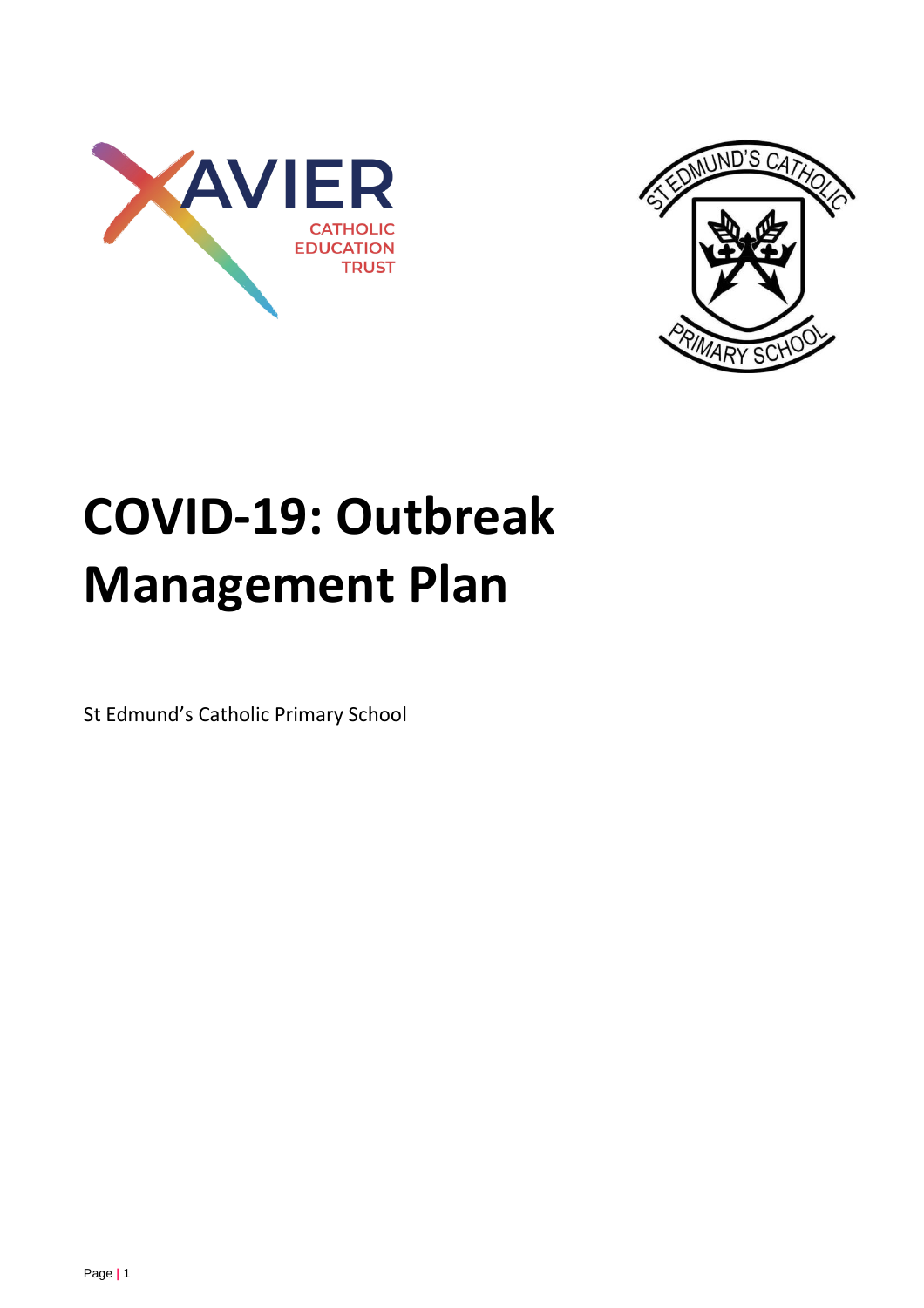| <b>Approved by:</b> | Elizabeth Higgins | Date: 28/02/2022 |
|---------------------|-------------------|------------------|
| Last reviewed on:   | 28/02/2022        |                  |
| Next review due by: | 01/04/2022        |                  |

#### **1. Introduction**

This plan is based on the [contingency framework for managing local outbreaks](https://assets.publishing.service.gov.uk/government/uploads/system/uploads/attachment_data/file/1057141/Contingency_framework_education_and_childcare_settings_February_2022.pdf) of COVID-19 and the [Operational Guidance for Schools,](https://assets.publishing.service.gov.uk/government/uploads/system/uploads/attachment_data/file/1057106/220224_Schools_guidance.pdf) provided by the Department for Education (DfE).

We will only implement some, or all, of the measures in this plan in response to recommendations provided by Surrey CC, DfE, Director of Public Health (DsPH), UKHSA (health protection team) or the national government.

It may be necessary to implement these measures in the following circumstances, for example:

To help manage a COVID-19 outbreak within the school as defined in the DfE Contingency Framework document. We will contact DfE helpline (0800 046 8687) if the school experiences

- A higher than previously experienced and/or rapidly increasing number of staff or student absences due to COVID-19 infection
- Evidence of severe disease due to COVID-19, for example if a pupil, student, child or staff member is admitted to hospital due to COVID-19
- A cluster of cases where there are concerns about the health needs of vulnerable staff or students within the affected group
- As part of a package of measures responding to a 'variant of concern' (VoC)

# **2. Shielding**

We will adhere to national guidance on the reintroduction of shielding, which would apply to those on the [shielded patient list \(SPL\).](https://digital.nhs.uk/coronavirus/shielded-patient-list)

We will speak to individuals required to shield about additional protective measures in school or arrangements for home working or learning.

## **3. Other measures**

Initially we will consider

- Moving activities outdoors if possible
- Increasing ventilation it at all possible
- Deep cleaning of the school

If recommended by collaborating agencies, we will limit:

Residential educational visits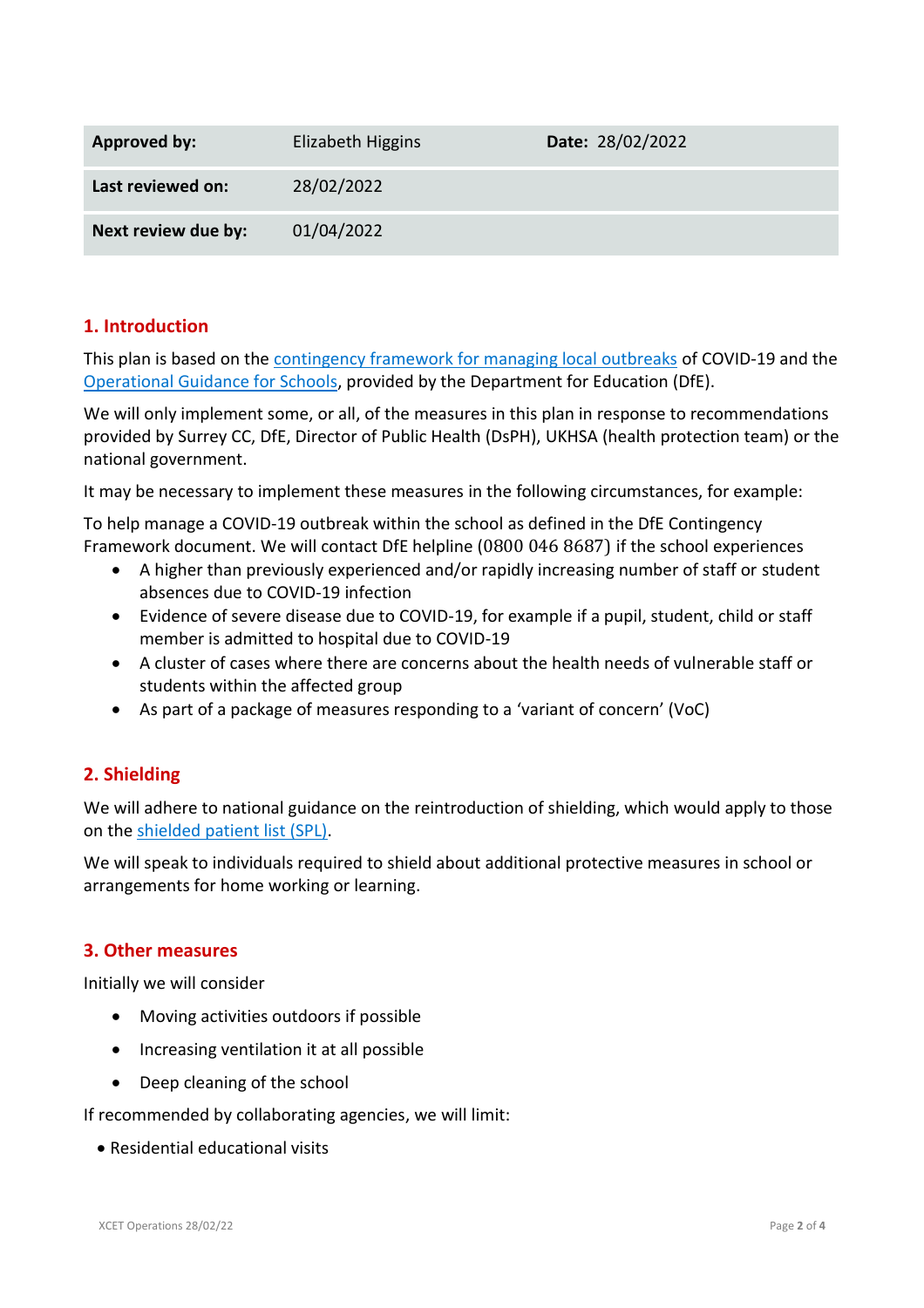- Open days
- Transition or taster days
- Parents coming into school
- Live performances

If further action is needed or recommended, we will reintroduce:

- Bubbles, to reduce mixing between groups
- Face coverings in communal areas and classrooms for staff and visitors (unless exempt)
- Asymptomatic testing for staff, in conjunction with DfE supply of tests

#### **4. Attendance restrictions**

Attendance restrictions will only be recommended as a last resort. If recommended, we will implement the measures in this section.

#### **4.1 Eligibility to remain in school**

In the first instance, we will stay open for:

- Vulnerable pupils
- Children of critical workers
- Reception, Year 1 and Year 2 pupils

If further restrictions are recommended, we will stay open for:

- Vulnerable pupils
- Children of critical workers

## **4.2 Education and support for pupils at home**

All other pupils will be required to stay at home and will receive remote education.

We will aim to deliver remote education that meets the same quality and quantity of education that pupils would receive in school, this will be delivered through Seesaw.

The school will continue to provide meals for pupils eligible for benefits-related free school meals while they are not attending school because of COVID-19 isolation guidelines. This will be done through the voucher scheme.